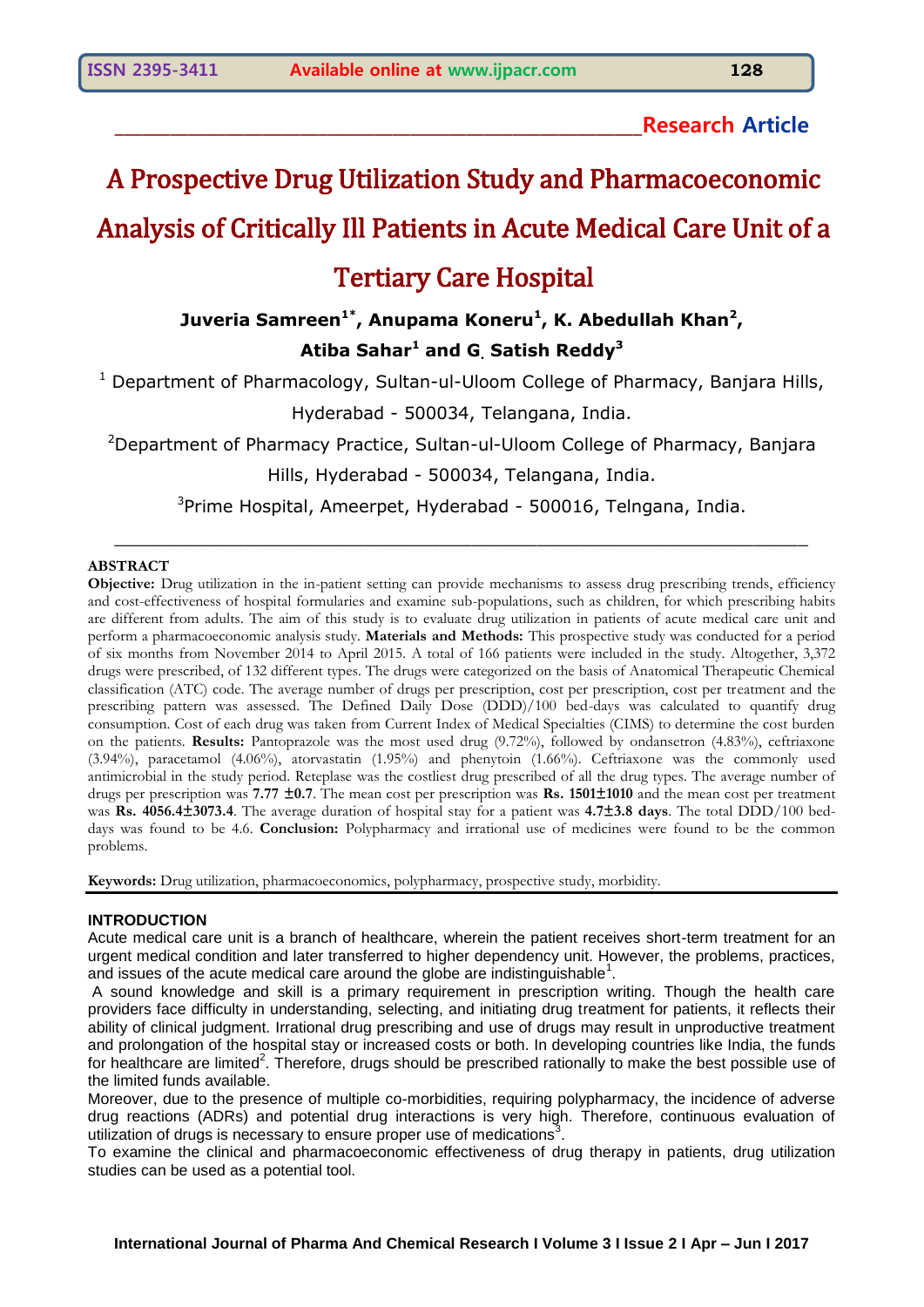World Health Organization (WHO) defines drug utilization study as, the marketing, distribution, prescription and use of drugs in a society with special emphasis on the resulting medical, social and economic consequences<sup>2</sup>.

The drug utilization pattern can be studied by determining the **Daily Defined Dose (DDD)** of a drug. The assumed average maintenance dose of a drug per day used for its main indication is called daily defined dose (DDD)  $4, 5$ .

In the present study, we have evaluated the drug utilization pattern in terms of defined daily dose (DDD) of each drug and pharmacoeconomic analysis of medical in-patients of acute medical care unit is performed. This study aims to-

- 1. Assess the prescribing trend of the physicians in Acute Medical Care Unit (AMCU).
- 2. Study drug utilization pattern in terms of daily defined dose (DDD).
- 3. Study cost effectiveness of the hospital formulary and its effect on the patients.

#### **MATERIALS AND METHODS**

This prospective study was conducted by establishing the inclusion and exclusion criteria, wherein prescriptions of subjects admitted in the AMCU were included and those with minor ailments, outpatient prescriptions and those under observation were excluded.

The demographic data and health status of the subject were also collected. The medications prescribed were then collected from the nursing head and entered into our medication chart. On the basis of the name with which the drug product was prescribed, the medications of each prescription were categorized into branded and generics drugs and also on the basis of Anatomical Therapeutic Chemical (ATC) Code.

The subjects were counselled for medication adherence, reporting of any adverse drug events, its management and health promotion strategies.

The prescriptions were then evaluated for the number of drugs, cost per prescription and their utilization was quantified using Daily Defined Dose (DDD).

Defined daily dose is the assumed average maintenance dose of a drug used for its main indication in adults. It is used as a tool to quantify drug consumption between different healthcare environments. In this study, the DDD was calculated for 100 bed-days. DDD/100 bed-days gives a picture of the prescribing pattern in the AMCU patients.

Evaluation of drug utilization was done by calculating the DDD/100 bed-days in patients using the following formula,

> DDD/100 bed-days =  $\sqrt{\frac{3}{2}}$  Total dose in the study period (mg)  $\times$  100 DDD of drug  $\times$  duration of study (days) $\times$ bed strength ×bed occupancy rate

The bed occupancy rate was calculated using the following formula,

Bed occupancy rate  $=$  Total no. of inpatient days  $\times$  100 Available beds × No. of days in study period

No. of beds available  $= 10$ Total no. of inpatient days  $= 810$ No. of days in the study period  $= 180$ Upon substituting the above values in the above equation, the bed occupancy rate was found to be 45.

The bed strength and bed occupancy rate were **10** and **45** respectively in the AMCU. Evaluation of drug usage by brand names and generic names, oral and parenteral routes and the proportion of fixed drug  $combinations$  were also included. Drugs falling under National<sup>6</sup> and WHO<sup>7</sup> Essential Medicine Lists (EML) were enlisted and the costliest drugs were also evaluated. However, the expenses of the laboratory investigations, bed charges and nursing charges were excluded.

#### **Statistical analysis**

The data was analyzed using Microsoft Excel 2010, Microsoft Corporation Pvt. Ltd, U.S.A. Most of the data is expressed as descriptive statistics. Descriptive statistical data is presented in the form of Mean  $\pm$  Standard Deviation (S.D). However, the categorization involved expression in the form of numbers and their percentage.

#### **RESULTS**

Altogether, 166 subjects were admitted in the AMCU during the study period and a total of 810 prescriptions were dispensed in the department. Twelve subjects with minor complaints, who were kept for observation, were excluded from the study.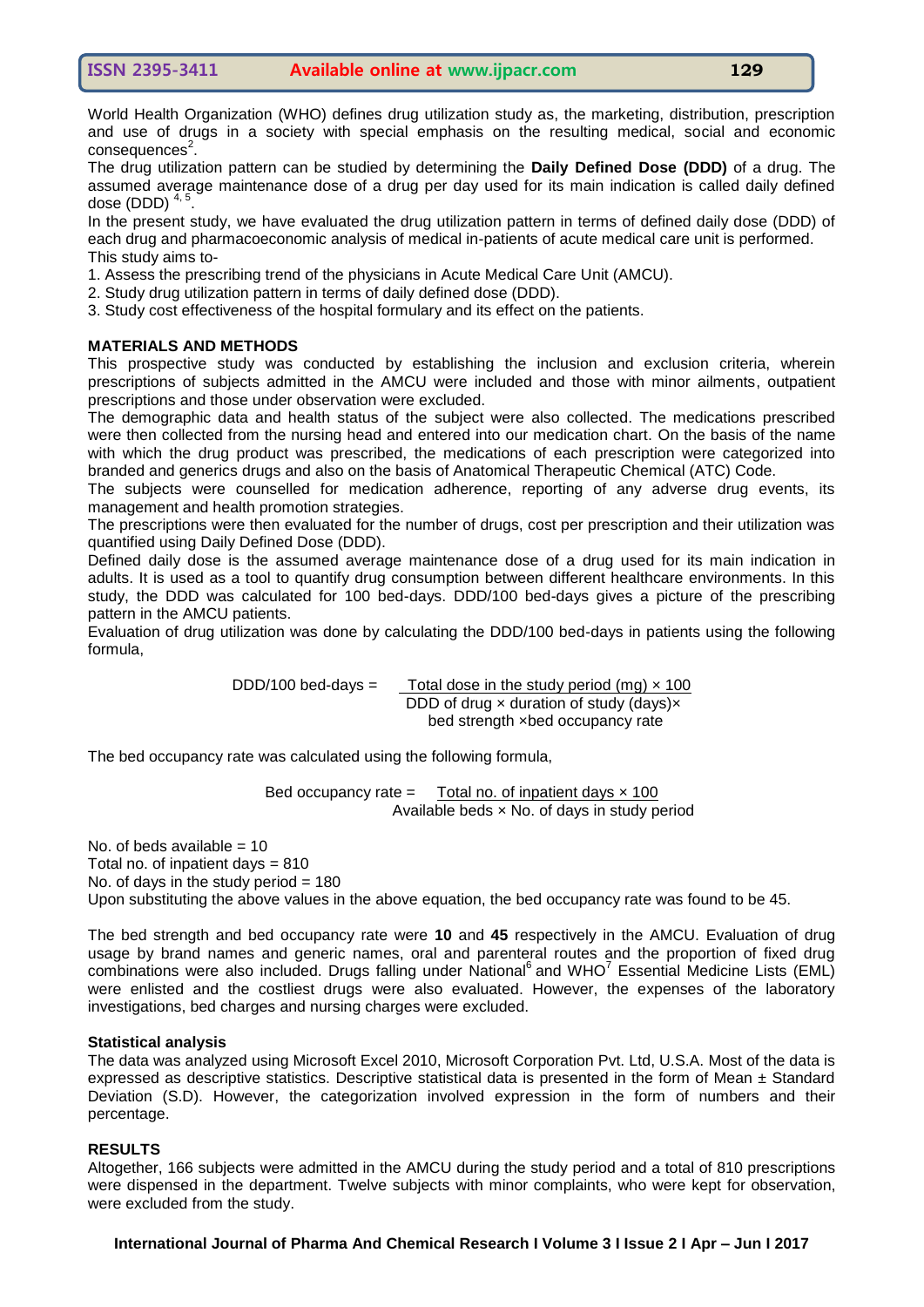62.04% (103) of the total patients were males and the rest 37.95% (63) were females. 53.6% of the patients belonged to the age group of 40-60 years, followed by 25.9% belonging to 20-40 years and 19.9% belonging to patients greater than 60 years of age.

The five most common conditions for admission were, Cerebrovascular Accident (CVA), Ischemic Heart Disease (IHD), Hypertension (HTN), Diabetes Mellitus (DM) and Congestive Cardiac Failure (CCF). However, involvement of multiple systems was also seen in many patients.

Central nervous system was the most affected system (25.3%), followed by cardiovascular system (15.06%), renal system (13.85%), metabolic system (12.04%), others (11.44%), infectious diseases (10.84%), gastrointestinal problems (6.62%), respiratory system (2.4%), genitourinary system (1.2%) and hematological system (1.2%). Morbidity pattern of all the patients is represented in Figure 1.

A total of **3372** drugs were administered in all the cases, out of which 91.45% (3084) were branded drugs and 8.54% (288) of the drugs were generic.

The drugs were then categorized on the basis of route of administration. Seventeen hundred and ninety six drugs (53.26%) were administered through intravenous route, followed by 40.54% (1367) by oral route, 5.57% (188) by nasal route and 0.62% (21) by topical route, which is represented in the Figure 2.

Intravenous drug administration was the preferable route of drug administration.

One hundred and thirty two (132) different types of drugs were prescribed, which are enlisted in Table 1. Out of these, 32.6% (42) of drugs belonged to the National List of Essential Medicine (NLEM)-2011, whereas 25.8% (34) drugs belonged to WHO Essential Medicine List (WHO EML).

8.45% (285) of drugs prescribed belonged to Fixed Drug Combinations (FDCs) and 3.23% (109) were multivitamin preparations.

The drug groups commonly prescribed are described in Table 2. The proton-pump inhibitor-pantoprazole (9.72%) was the most commonly prescribed drug, followed by  $H_2$  receptor antagonist-ondansetron (4.83%), third generation cephalosporin-ceftriaxone (3.94%), non-steroidal anti inflammatory drug-paracetamol (4.06%), statin-atorvastatin (1.95%) and anticonvulsant-phenytoin (1.66%).

Mutlivitamins (3.23%), cefoperazone+sulbactam (1.27%), piperacillin+tazobactam (1.21%), amoxicillin+potassiumclavulanate (0.68%) and paracetamol+aceclofenac (0.47%) were the five most commonly used fixed drug combinations. Pantoprazole and domperidone were the most commonly used drugs not included in WHO Essential Medicine List (WHO EML) -2013. Levitiracetam and meropenem were the most commonly used drugs not included in the National List of Essential Medicine-2011.

The usage of antiemetics, proton-pump inhibitors, antimicrobials and NSAIDs was very high in patients with central nervous system involvement when compared to patients with effects on other body system.

A total of 42 different types of antimicrobials were used in all the cases. The three most common antimicrobials prescribed were ceftriaxone, metronidazole and clarithromycin. Cefoperazone+sulbactam, piperacillin+tazobactam and amoxicillin+potassiumclavulanate were the most used antimicrobial fixed drug combinations. 63 patients underwent culture sensitivity test.

The average number of drugs prescribed per prescription was 7.8±3.4.The average cost per prescription was Rs. 1501±1010. The average cost per treatment was Rs. 4056.4±3073.4.

The total number of drugs prescribed per prescription, total cost of the treatment and the morbidity pattern is represented in the Table 3.

Moreover, reteplase, darbepoetin alfa, ferric carboxymaltose, meropenem and imipenem+cilastatin were the five most costliest drugs prescribed, represented in Table 4.

The drug utilization in terms of DDD/100 bed-days was found to be 4.6 mg. The DDD/100 bed-days of each drug is shown in the Table 5.

#### **DISCUSSION**

Drug utilization in the in-patient setting can serve as a source in determining the drug prescribing trends, efficiency and cost effectiveness of the formulary used by the hospital. We showed drug prescribing pattern in AMCU.

Our study has a male preponderance. The number of emergencies in the age group of 40-60 years was high (53.6%), followed by 20-40 years (25.9%) and above 60 years (19.9%). Our study had central nervous system (CNS) trauma as the most common emergency, with hemorrhagic/ischemic stroke being the most common cause of admission (72%). The incidence was higher in males (64.3%) when compared to females (35.7%).

The WHO recommends not more than 2 drugs per prescription on average. The average number of drugs per prescription is an indicator of the standard of prescribing in the hospital setting. In the present study, the average number of drugs per prescription is 7.8±3.4, which is higher than the WHO recommended average<sup>8</sup>. Nevertheless, it is preferable to keep the mean number of drugs per prescription as low as possible, to

reduce the cost of treatment and to minimize the adverse effects and drug interactions. Five or more drugs were prescribed in 97% of the patients.

Pantoprazole and ondansetron were the most commonly used drugs acting on the GI tract. Patients not on oral nutrition or those on NSAID therapy such as aspirin and corticosteroid therapy are at high risk of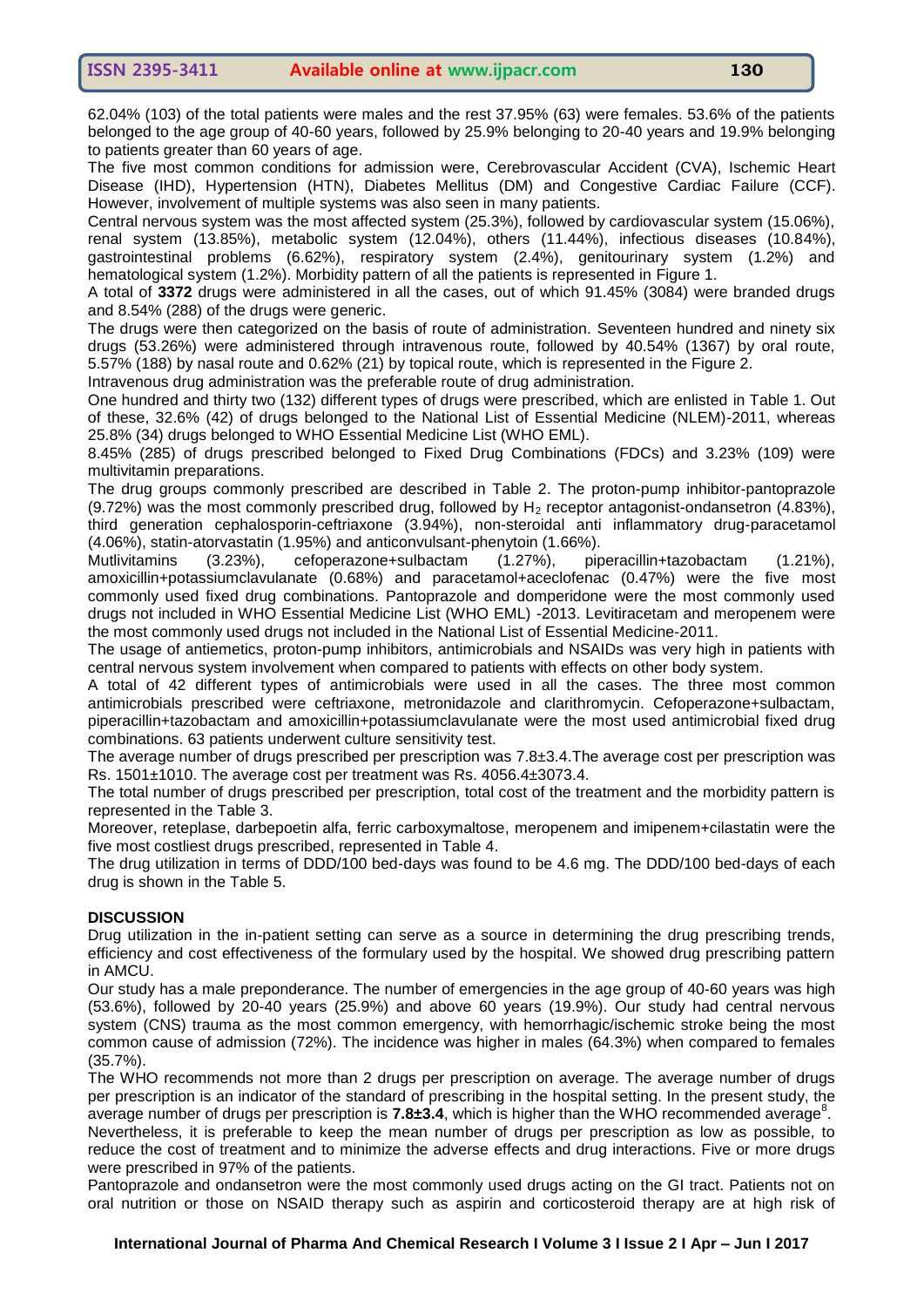developing gastric mucosal damage. However, "GI prophylaxis" is the most frequent rationale mentioned by the physicians behind prescribing pantoprazole without any indication. According to Jung and MacLaren, proton pump inhibitors (PPIs) are safe and efficacious inraising intra-gastric pH in critically ill-patients. This may keep them at bay from stomach bleeding caused due to stress-related mucosal damage<sup>9</sup>. However, a study suggests that, H<sub>2</sub> receptor antagonists are the apt first-line agents. Nevertheless, it is not surprising that PPIs have become first-line agents in offering relief to critically ill patients, despite insufficient substantiation<sup>10</sup>.

Use of ondansetron is off-label, as it is not recommended anywhere except chemotherapy/radiotherapyinduced vomiting and post-operative nausea or vomiting<sup>11</sup>. Ondansetron was shown to prolong  $QT<sub>c</sub>$  interval. However, Patanwala et al., suggested that ondansetron was found to be relatively safe and efficacious in relieving nausea and vomiting than droperidol, promethazine, prochlorperazine and metoclopramide in patients receiving emergency care<sup>12</sup>.

Majority of the patients were inappropriately prescribed ondansetron and pantoprazole without any approved indication. Reducing inappropriate prescribing of GI drugs in the patients minimizes potential for adverse events and fosters controllable cost expenditure.

Unfortunately, 91.45% of drugs were prescribed by brand names. The physicians prefer writing trade names of drugs against generic names. Prescribing by brand names suggests promotional strategies by pharmaceutical companies. On the contrary, prescribing by generic names would reduce/eliminate the likelihood of duplication of drugs. It will help the hospital pharmacies to have a better control over the inventory. Hospital pharmacies can purchase drugs in bulk, as the number of brands will be less. Moreover, this will reduce the confusion among the pharmacists while dispensing medications. Prescribing by generic names will also reduce the cost burden of the patients.

The average cost of drugs per prescription was Rs. **1501±1010**, which is higher than two studies led by Shankar et al  $2^{7}$ , Increased cost could be due to increased number of antimicrobials used against the previous studies.

Overestimation of severity of illness is presumed to be the main reason for such emperical use of antimicrobials. Use of culture specific antimicrobials should be promoted to reduce the chances of drug resistance. Moreover, reduced prescribing of antimicrobials would reduce the economic burden on the patients.

Of the total types of drugs used, less than 50% of the drugs were from National List of Essential Medicine (NLEM) and WHO Essential Medicine List (WHO EML). This reflects poor adherence in the Indian setup. Being a tertiary care hospital, use of generic drugs and drugs from essential drug lists should be practiced and promoted.

The mean DDD/100 bed-days was found to be  $4.6$ , which is lower than the previous study<sup>11</sup>.

#### **CONCLUSION**

In the entire study duration, usage of pantoprazole and ondansetron were found to be high. However, use of these drugs was not justified in all the cases. This may contribute to increased cost on the patients. Rational use of these drugs needs to be evaluated. Polypharmacy was prevalent and was the main form of irrational prescribing. Prescribing patterns were need based rather than following the WHO criteria for rational use of drugs. To provide optimal, low-cost and effective medicines to the patients, it should be made mandatory for the prescribers to attend Continuing Medical Education (CME) to update their knowledge on WHO criteria for rational use of drugs. Additionally, hospital authorities should take stringent measures to minimize the influence of pharmaceutical companies and their representatives on the drug prescription. Patient counselling was found to be beneficial, as the patients adhered to the prescription. Improved medication adherence and immediate reporting of the adverse event may reduce the risk of complications and minimize the financial burden in the long run.

#### **ACKNOWLEDGEMENT**

I extend my sincere gratitude to the mentors for their constant guidance, without whom this work would've been unsuccessful. I also thank the hospital staff for providing case papers for this study.

| $1.4010$ $1.1$ $7.000$ $0.1$ $0.490$ $0.000$ |                                                                                       |  |  |  |
|----------------------------------------------|---------------------------------------------------------------------------------------|--|--|--|
| <b>Indications</b>                           | Names of drugs used                                                                   |  |  |  |
| <b>Cardiovascular diseases</b>               |                                                                                       |  |  |  |
| Arrhythmias, Hypertension, Angina            | Amlodipine, Nifedipine, Nimodipine, Dobutamine, Dopamine, Noradrenaline,              |  |  |  |
| Pectoris, Myocardial Infarction,             | Furosemide, Torasemide, Metoprolol, Atenolol, Carvedilol, Ramipril, Perindopril,      |  |  |  |
| Congestive Cardiac Failure,                  | Amiodarone, Losartan, Telmisartan, Clonidine, Prazosin, Isosorbidedinitrate, Heparin, |  |  |  |
| dysslipidemia, anemia                        | Digoxin, Atorvastatin, Folic acid, Ferrouos sulphate                                  |  |  |  |
| Cerebrovascular diseases                     |                                                                                       |  |  |  |
| Anxiety, Epilepsy, Psychosis,                | Diazepam, Alprazolam, Lorazepam, Propanolol, Phenytoin, Gabapentin, Midazolam,        |  |  |  |
| Depression, Epilepsy prophylaxis,            | Levitiracetam, Sodium valproate, Lamotrigine, Haloperidol, Sertraline, Pregabalin,    |  |  |  |
| Peripheral neuropathy, Cognitive             | Piracetam, Citicoline, Modafinil                                                      |  |  |  |
| enhancement                                  |                                                                                       |  |  |  |

#### **Table 1: Types of Drugs Used**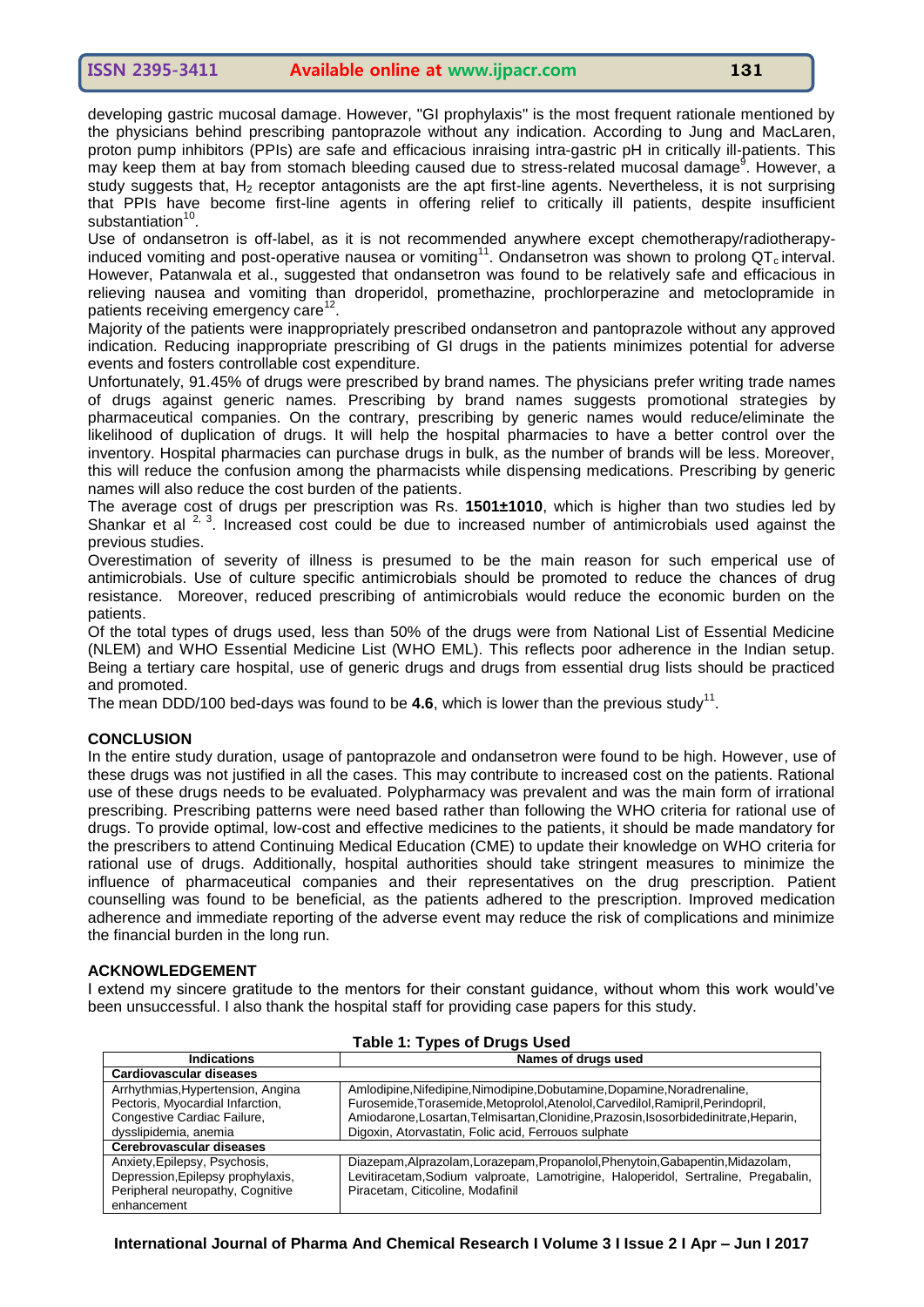| <b>Gastrointestinal (GI) diseases</b>   |                                                                                      |  |  |
|-----------------------------------------|--------------------------------------------------------------------------------------|--|--|
| Hyperacidity, Gastroesophageal Reflux   | Panatoprazole, Rabeprazole, Ranitidine, Ondansetron, Domperidone, Metoclopramide,    |  |  |
| Disease (GERD), Peptic Ulcer, GI        | Plain insulin, Insulin glargine                                                      |  |  |
| Prophylaxis, Diabetes Mellitus          |                                                                                      |  |  |
| <b>Infections</b>                       |                                                                                      |  |  |
|                                         |                                                                                      |  |  |
| Urinary Tract Infections, Respiratory   | Gentamicin, Ceftriaxone, Cefotaxime, Ciprofloxacin, Doxycycline, Linezolid,          |  |  |
| Tract Infections(Pneumonia), Typhoid,   | Meropenem, Amikacin, Streptomycin, Ofloxacin, Levofloxacin, Norfloxacin, Vancomycin, |  |  |
| Food Poisoning, Meningitis, Cellulitis, | Azithromycin, Doxycycline, Artesunate, Arte-ether,<br>Ethambutol.<br>Isoniazid.      |  |  |
| Malaria, Tuberculosis                   | Pyrazinamide                                                                         |  |  |

#### **Table 2: Commonly Used Drug Groups**

| <b>Morbidity</b>         | <b>Anti-emetics</b> | Proton-pump<br><b>inhibitors</b> | Antimicrobials | <b>NSAID's</b> |
|--------------------------|---------------------|----------------------------------|----------------|----------------|
| Cerebrovascular diseases | 24                  | 37                               | 48             | 31             |
| Cardiovascular diseases  | 3                   | 14                               | 12             | 9              |
| Renal diseases           | 15                  | 18                               | 30             | 5              |
| Metabolic disorders      | 9                   | 18                               | 24             | 6              |
| <b>Others</b>            | 11                  | 18                               | 22             | 10             |
| <b>Infections</b>        | 10                  | 17                               | 43             | 15             |
| GI diseases              | 8                   | 11                               | 15             | 3              |
| Respiratory diseases     | 3                   | 3                                | 4              |                |
| Genitourinary disorders  | 2                   | 2                                | 3              | 2              |
| Hematological disorders  |                     | っ                                |                |                |

#### **Table 3: Morbidity Pattern, No. of Drugs and Treatment Cost**

| <b>Morbidity</b>         | Percentage of<br>patients (%) | No. of drugs/<br>prescription<br>(Mean $\pm$ S.D) | Drug cost/<br>prescription(Rs.)<br>(Mean $\pm$ S.D) | <b>Total cost/treatment</b><br>(Rs.)<br>(Mean $\pm$ S.D) |
|--------------------------|-------------------------------|---------------------------------------------------|-----------------------------------------------------|----------------------------------------------------------|
| Cerebrovascular diseases | 25.3                          | $8\pm3$                                           | $926 \pm 778$                                       | 5358±4000                                                |
| Cardiovascular diseases  | 15.06                         | $7.2 + 3.2$                                       | 6304±1785                                           | 6876±3338                                                |
| Renal diseases           | 13.85                         | 8±3                                               | $3561 \pm 3060$                                     | 9928±8300                                                |
| Metabolic disorders      | 12.04                         | $7.5 \pm 2.5$                                     | 733±695                                             | 5702±3022                                                |
| <b>Others</b>            | 11.44                         | $8\pm3$                                           | $1011 + 861$                                        | 2879±2208                                                |
| <b>Infections</b>        | 10.84                         | 8±4                                               | $937+900$                                           | 3895±3428                                                |
| GI diseases              | 6.62                          | 6±3                                               | $365 \pm 235$                                       | $1025 \pm 837$                                           |
| Respiratory diseases     | 2.4                           | $8 + 3.5$                                         | $918 + 915$                                         | 3960±3540                                                |
| Genitourinary diseases   | 1.20                          | $8.5 \pm 3.5$                                     | $197+198$                                           | $648 + 515$                                              |
| Hematological disorders  | 1.20                          | $8.5 + 5$                                         | 717±675                                             | 2093±1546                                                |

*S.D. – Standard Deviation*

#### **Table 4: Five Costliest Drugs Used**

| <b>S. No.</b> | <b>Brand Name</b>                 | <b>Generic Name</b>   | <b>Price per Unit</b> |
|---------------|-----------------------------------|-----------------------|-----------------------|
|               | Injection Retefuse (18 mg)        | Reteplase             | Rs. 29,750            |
|               | Injection Cresp (200mcg/0.4ml)    | Darbepoetin alfa      | Rs. 10,570            |
| 3             | Injection Ferinject 500 mg (10ml) | Ferric carboxymaltose | Rs. 2,900             |
| 4             | Injection Meroza (1gm)            | Meropenem             | Rs. 2,630             |
| 5             | Injection Cilaxter (500 mg)       | Imipinem + Cilastatin | Rs. 2,350             |

#### **Table 5: Drug Utilization in Terms of DDD/100 bed-days**

| <b>S. No.</b> | Drua             | <b>ATC Code</b> | DDD/100 days | SNo. | Drua          | <b>ATC Code</b> | DDD/100 days |
|---------------|------------------|-----------------|--------------|------|---------------|-----------------|--------------|
|               | Piracteam        | N06BX03         | 0.06         | 29   | Aceclofenac   | M01AB16         | 0.0001       |
|               | Phenytoin        | N03AB02         | 0.02         | 30   | Atorvastatin  | C10AA05         | 0.12         |
|               | _evitiracetam    | N03AX14         | 0.02         | 31   | Noradrenaline | C01CA03         | 0.03         |
|               | Chlordiazepoxide | N05BA02         | 0.005        | 32   | Dopamine      | C01CA04         | 0.44         |

**International Journal of Pharma And Chemical Research I Volume 3 I Issue 2 I Apr – Jun I 2017**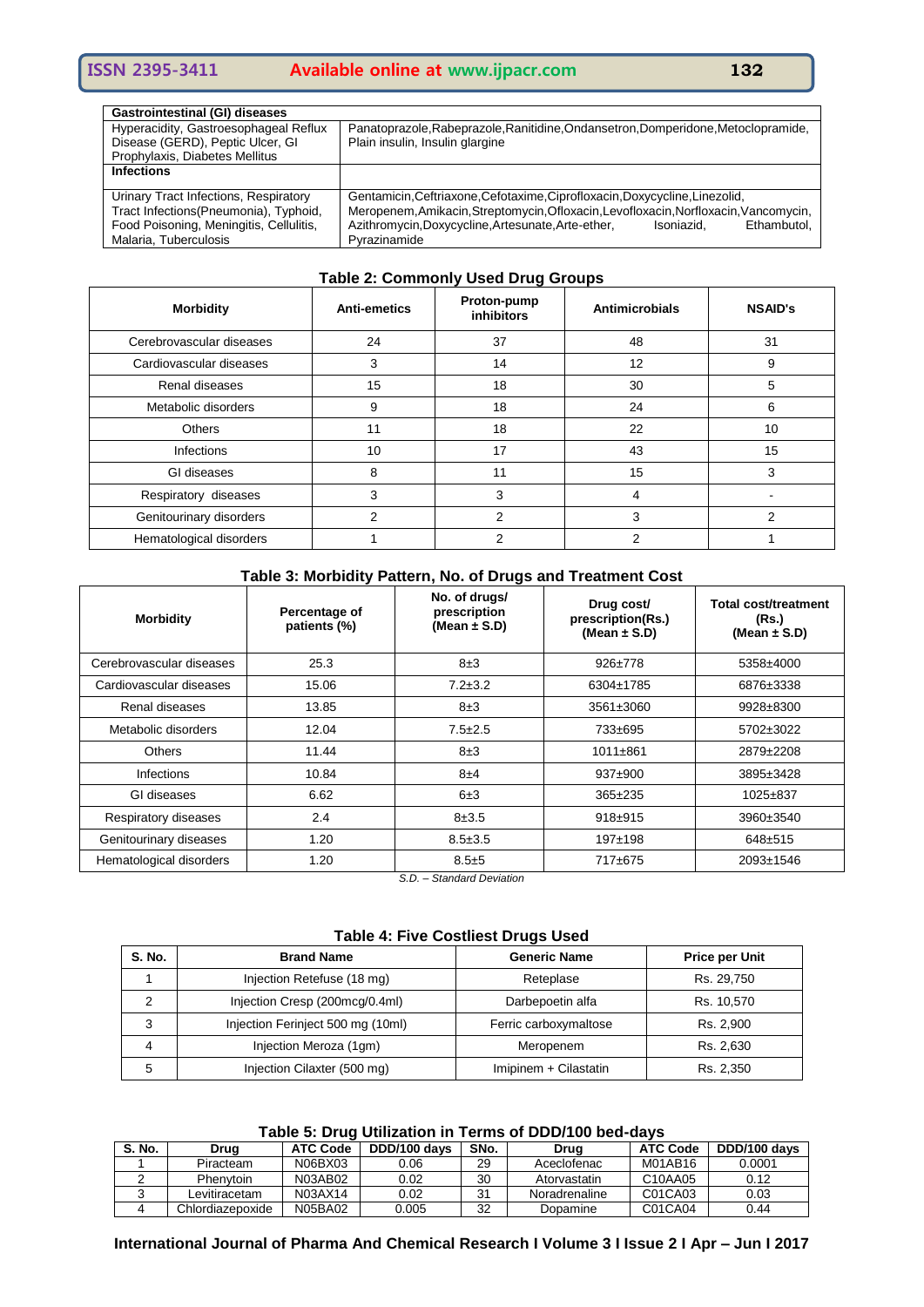| <b>ISSN 2395-3411</b> | Available online at www.ijpacr.com | 133 |
|-----------------------|------------------------------------|-----|
|                       |                                    |     |

| 5  | Diazepam          | <b>N05BA01</b> | 0.001 | 33 | Dobutamine           | C01CA07        | 0.4   |
|----|-------------------|----------------|-------|----|----------------------|----------------|-------|
| 6  | Oxcarbazepine     | N03AF02        | 0.02  | 34 | Amiodarone           | C01BD01        | 0.25  |
| 7  | Midazolam         | N05CD08        | 0.01  | 35 | Perindopril          | C09AA04        | 0.12  |
| 8  | Zolpidem          | N05CF02        | 0.015 | 36 | Amlodipine           | C08CA01        | 0.12  |
| 9  | Sodium valproate  | N03AG01        | 0.002 | 37 | Aspirin              | N02BA01        | 0.003 |
| 10 | Halperidol        | <b>N05AD01</b> | 0.001 | 38 | Ramipril             | C09AA05        | 0.05  |
| 11 | _orazepam         | <b>N05BA06</b> | 0.006 | 39 | Clopidogrel          | <b>B01AC04</b> | 0.05  |
| 12 | Gabapentin        | N03AX12        | 0.001 | 40 | Rosuvastatin         | C10AA07        | 0.003 |
| 13 | Modafinil         | <b>N06BA07</b> | 0.005 | 41 | Metoprolol           | C07AB02        | 0.001 |
| 14 | Alprazolam        | N05BA12        | 0.002 | 42 | Atenolol             | C07AB03        | 0.001 |
| 15 | Ceftriaxone       | J01DD04        | 0.001 | 43 | Sildenafil           | G04BE03        | 0.01  |
| 16 | Amikacin          | J01GB06        | 0.007 | 44 | Furosemide           | C03CA01        | 0.25  |
| 17 | Gentamicin        | J01GB03        | 0.001 | 45 | Prazosin             | C02CA01        | 0.185 |
| 18 | Metronidazole     | G01AF01        | 0.08  | 46 | Torasemide           | C03CA04        | 0.02  |
| 19 | Ofloxacin         | J01AM01        | 0.43  | 47 | Nifedipine           | C08CA05        | 0.01  |
| 20 | -evofloxacin      | J01AM12        | 0.13  | 48 | Losartan             | C09CA01        | 0.005 |
| 21 | Clarithromycin    | <b>J01AF09</b> | 0.15  | 49 | Telmisartan          | C09CA07        | 0.05  |
| 22 | Azithromycin      | J01FA10        | 0.02  | 50 | Nimodipine           | C08CA06        | 0.001 |
| 23 | Norfloxacin       | J01MA06        | 0.004 | 51 | Isosorbide dinitrate | C01DA08        | 0.002 |
| 24 | Pantoprazole      | A02BC02        | 0.4   | 52 | Vancomycin           | J01XA01        | 0.002 |
| 25 | Ondansetron       | A04AA01        | 0.6   | 53 | Artesunate           | P01BE03        | 0.02  |
| 26 | Domperidone       | A03FA03        | 0.002 | 54 | Meropenem            | J01DH02        | 0.03  |
| 27 | Paracetamol       | N02BE01        | 0.05  | 55 | Linezolid            | J01XX08        | 0.01  |
| 28 | <b>Diclofenac</b> | M01AB05        | 0.05  | 56 | Doxycycline          | J01AA02        | 0.04  |



**Fig. 1: Morbidity pattern of AMCU patients**



**Fig. 2: Routes of administration of different drug**